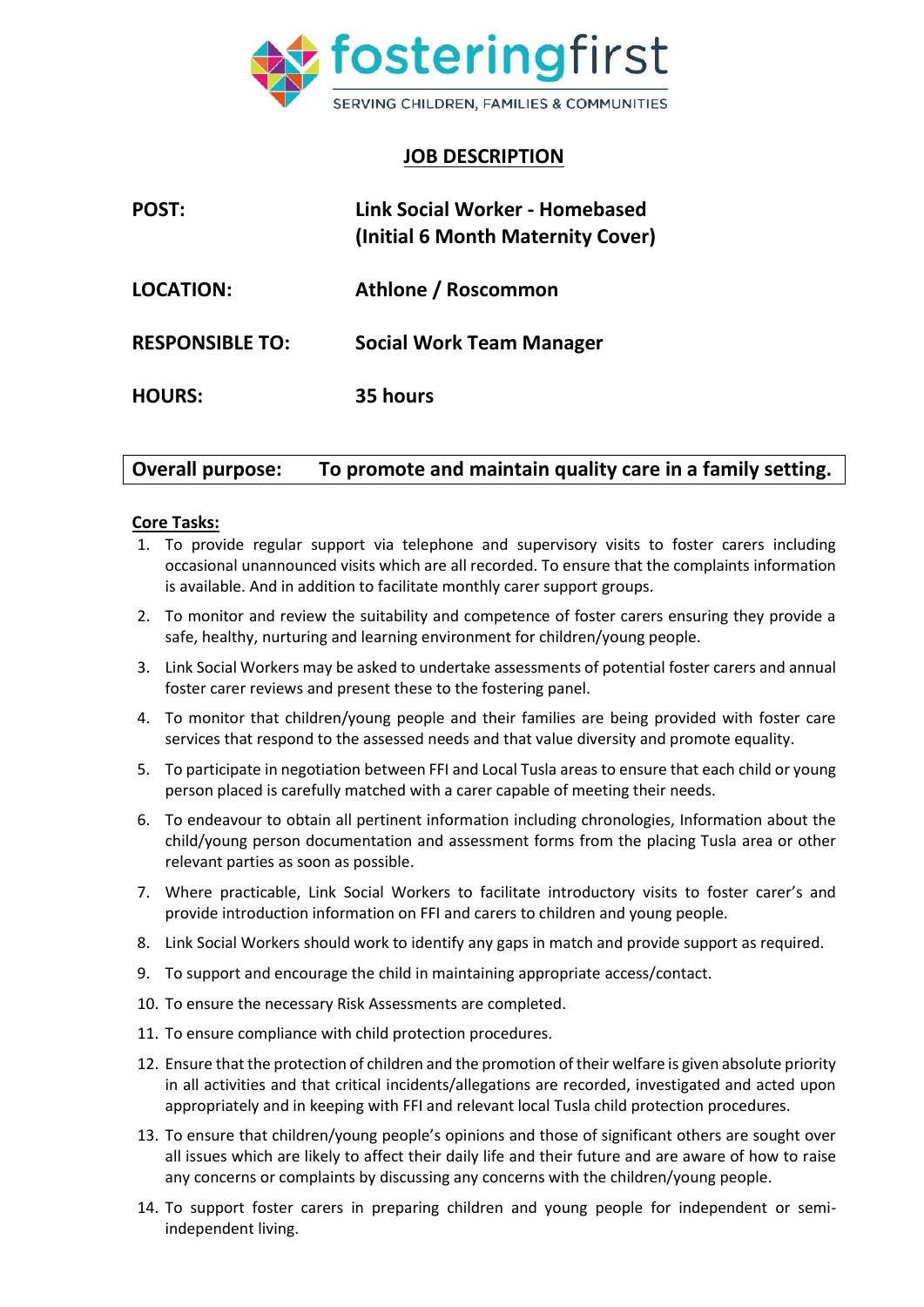

- 15. To ensure that carers fully understand the task, competencies to be achieved and the standards expected, including complaints and representation procedures.
- 16. To take responsibility for your own professional development supervision, appraisal and training.
- 17. To participate in the recruitment of potential carers and identify and facilitate training needs of foster families.
- 18. To ensure that each carer accepts, understands and operates in all policy and guidance agreed by FFI.
- 19. To ensure that placement agreements and comprehensive case recordings are maintained for children/young people and the foster carers.
- 20. To ensure foster carers utilise respite appropriately and in the child's/young person's best interest.
- 21. To undertake direct work and assessment of child/young person and foster carers according to identified needs.
- 22. To work in partnership in a Key Care Team approach to help identify any needs within the foster family e.g. respite, activities, therapy, holidays, with all members of the child's network, including contribution to all relevant meetings and any other tasks defined.
- 23. To undertake out of hours duties.

### **Additional Duties**

Due to the nature of certain job roles, the actual hours of work may differ from the standard Monday to Friday, 9am to 5pm. You will be expected to work in a flexible way and provide additional working time where necessary when tasks not specifically covered in the job description have to be undertaken. For some posts, this will include working in the evening or at weekends on occasion.

- 1. The post holder will respond sensitively and professionally to the children, young people and families who work with FFI.
- 2. The post holder will be expected to undertake training and development deemed necessary for the pursuance of the post.
- 3. The post holder will be expected to reach a minimum basic standard of I.T. competence to be able to use company electronic systems effectively.
- 4. The post holder will be expected to ensure that Health and Safety is observed in the course of employment.
- 5. The post holder will be expected to ensure and comply with Equal Opportunities Policy and Procedure in all employment practices.
- 6. The post holder will be expected to comply with the no smoking policy in place.
- 7. The post holder will be expected to work effectively as part of the FFI team.
- 8. The post holder will be expected to participate in the development of FFI to meet its aims and objectives.
- 9. The post holder will be expected to uphold and promote the professional image of FFI and the Key Assets Group at all time.
- 10. The post holder will be expected to adhere to the principals of the Data Protection Legislation.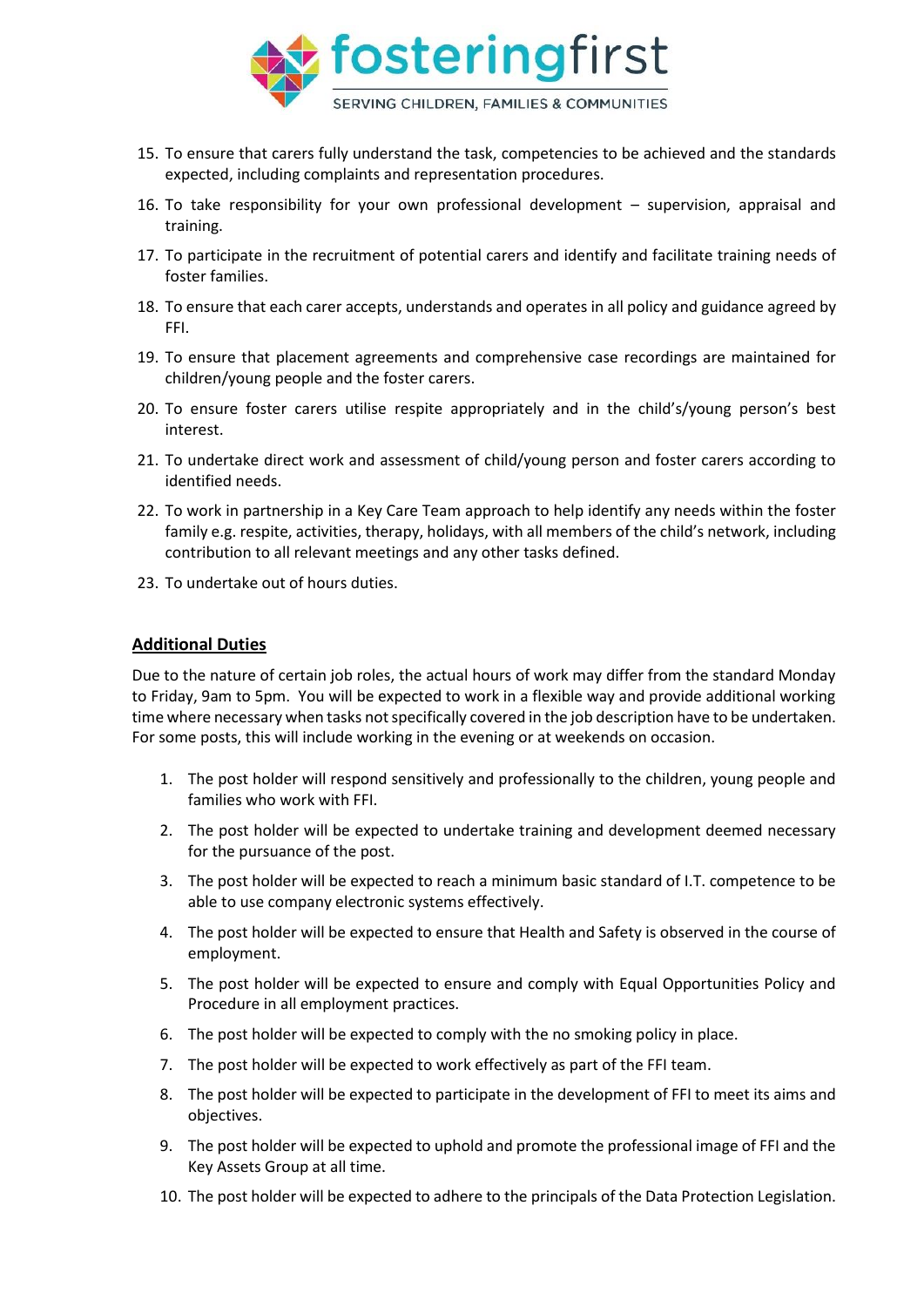

- 11. The post holder will be expected to demonstrate that the Key Assets values are at the centre of all they do.
- 12. The post holder will be expected to promote and maintain positive anti-racist, anti-sexist and multicultural practices.
- 13. Ensuring compliance with safeguarding procedures, throughout all work within the Company, keeping the Director informed of work in progress and informs the Director immediately of any child protection matter or serious complaint. Ensuring compliance with Child Protection Procedures with special reference to Children First Guidelines, Children First Act 2015 and reporting procedures.

#### **Please see requirements below**

## **Fostering First Ireland – Person Specification for Link Social Worker**

*Note to Applicant: When completing your application form you should demonstrate the extent to which you have the necessary education, experience, knowledge and skills identified for the post.*

|                                               | <b>Essential (E)</b><br>Desirable (D) | <b>Short listed</b><br><b>Criteria</b> | <b>Evidenced</b>        |
|-----------------------------------------------|---------------------------------------|----------------------------------------|-------------------------|
| <b>Education/Qualifications</b>               |                                       |                                        |                         |
| Must hold either NQSW or CQSW or              | E                                     |                                        | <b>Application Form</b> |
| equivalent and accredited to work             |                                       |                                        |                         |
| in the ROI                                    |                                       |                                        | <b>Application Form</b> |
| Must be registered with CORU                  | E                                     | ✓                                      |                         |
| <b>Experience</b>                             |                                       |                                        |                         |
| 3 years post-qualification                    | E                                     | ✓                                      | <b>Application Form</b> |
| experience in Child and Family                |                                       |                                        |                         |
| Social Work                                   |                                       |                                        |                         |
| A good understanding of IT<br>$\bullet$       | E                                     | ✓                                      | <b>Application Form</b> |
| A proven track record in working<br>$\bullet$ |                                       |                                        |                         |
| with and or on behalf of children,            | E                                     | ✓                                      | <b>Application Form</b> |
| respecting and maintaining their              |                                       |                                        |                         |
| individuality and promoting their             |                                       |                                        |                         |
| positive development                          |                                       |                                        |                         |
| Experience of working with Foster             | D                                     |                                        | <b>Application Form</b> |
| Carers                                        | D                                     |                                        |                         |
| <b>Assessment of Foster Carers</b>            |                                       |                                        | <b>Application Form</b> |
|                                               |                                       |                                        |                         |
| Knowledge                                     |                                       |                                        |                         |
| A good working knowledge of                   | E                                     |                                        | Interview               |
| relevant legislation including: Child         |                                       |                                        |                         |
| Care Act 1991and related regulation           |                                       |                                        |                         |
| or guidance, Children First Act 2015.         |                                       |                                        |                         |
| National Standards in Foster Care             |                                       |                                        |                         |
| 2003. Adoption law, an                        |                                       |                                        |                         |

understanding of the role of